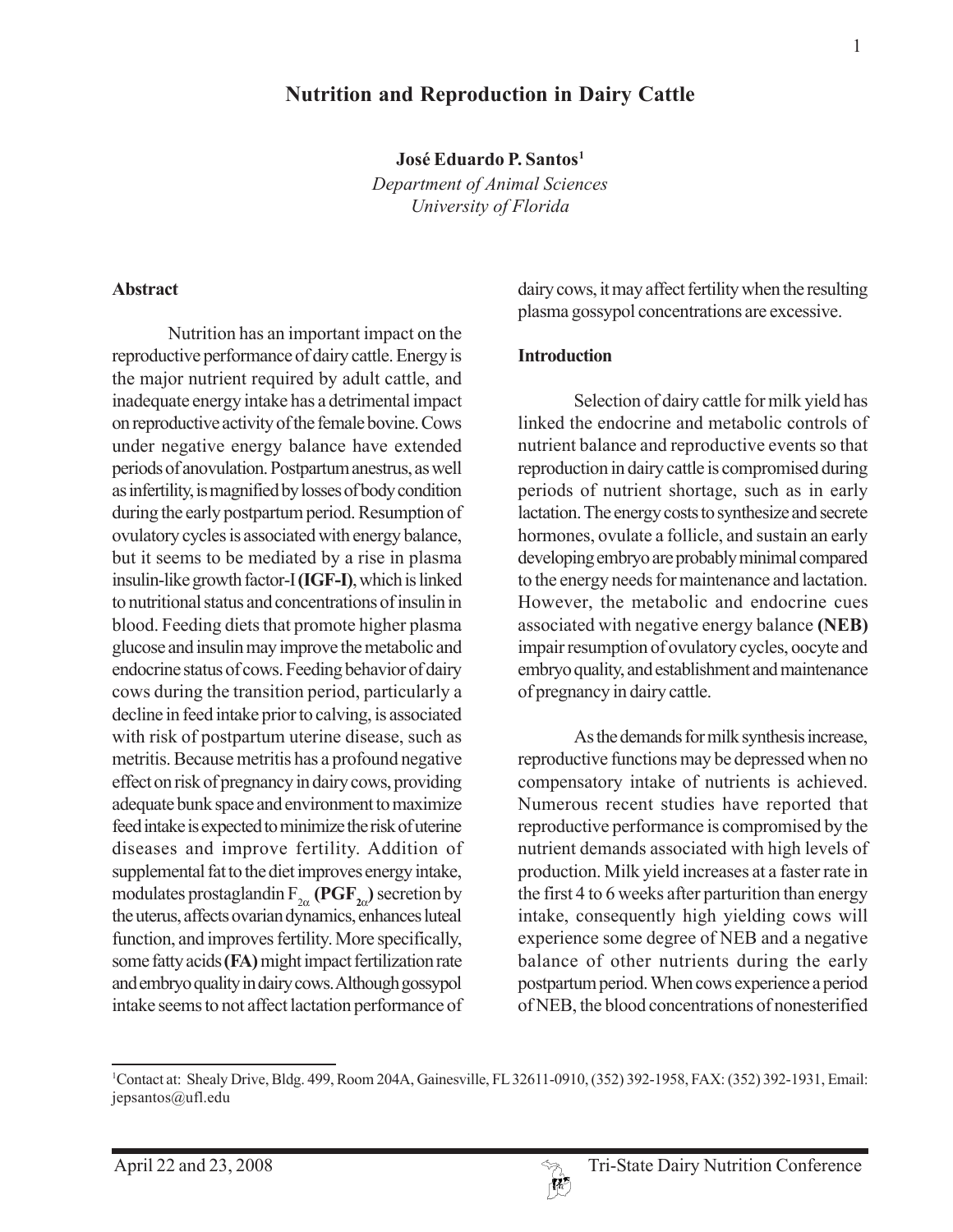fatty acids **(NEFA)** increase, at the same time that IGF-I, glucose, and insulin are low. These shifts in blood metabolites and hormones might compromise ovarian function and fertility. It has also been reported that energy balance and dry matter intake **(DMI)** might affect plasma concentrations of progesterone (Villa-Godoy et al., 1988; Vasconcelos et al., 2003), which may interfere with follicle development and maintenance of pregnancy.

During the last decades, genetic selection and improved management of herds have dramatically increased milk production of dairy cows, at the same time that fertility has decreased (Butler, 2003). Selection for higher milk production in dairy cattle has changed endocrine profiles of cows so that blood concentrations of bovine somatotropin and prolactin have increased; whereas, insulin has decreased (Bonczeck et al., 1988). These hormonal changes and the increased nutrient demands for production might negatively impact reproduction of dairy cows. However, adequate nutrition and sound management have been shown to offset depression of fertility in herds with average milk production exceeding 26,400 lb/cow/ yr (Jordan and Fourdraine, 1993; Nebel and McGilliard, 1993).

Several nutritional strategies have been proposed to improve reproduction of dairy cattle with no detrimental effect on lactational performance. Maximizing DMI during the transition period, minimizing the incidence of periparturient problems, adding supplemental fat to diets, and manipulating the FA content of fat sources are expected to benefit reproduction in dairy cattle. However, factors such as high incidence of metabolic diseases early postpartum, poor body condition score **(BCS)** at first insemination, and excessive gossypol concentrations in plasma are detrimental to fertility of dairy cattle.

## **Nutrition and Postpartum Uterine Health and Fertility**

Epidemiological studies have clearly demonstrated strong relationships between postparturient diseases and subsequent reproductive performance in dairy cattle. Cows diagnosed with clinical hypocalcemia were 3.2 times more likely to experience retained placenta **(RP)** than cows that did not have clinical hypocalcemia (Curtis et al., 1983). Whiteford and Sheldon (2005) also found that hypocalcemia was associated with occurrence of uterine disease in lactating dairy cows. Markusfeld (1985) reported that 80% of cows with ketonuria developed metritis.

A major risk factor for uterine disease is RP. Generally, cows with RP have increased risk of developing metritis compared with cows not experiencing RP. Both metritis and RP double the risk of cows remaining with uterine inflammation at the time of first postpartum insemination (Rutigliano, 2006). In the US, a recent USDA study (NAHMS, 1996) indicated that the incidence of RP in dairy cows was  $7.8 \pm 0.2\%$ . A 2006 study on 5 dairy farms in Israel observed that RP was diagnosed in 13.1% (9.4 to 18.1%) and 9.2% (3.6 to 13.8%) of multiparous and primiparous cows, respectively (Goshen and Shpiegel, 2006). In the same study, metritis affected 18.6% (15.2 to 23.5%) and 30% (19.4 to 42.3%) of the multiparous and primiparous cows, respectively. Both RP and metritis can have devastating effects on reproductive efficiency in lactating dairy cows, with reduced conception rates and extended intervals to pregnancy (Goshen and Shpiegel, 2006). In fact, not only does the clinical disease negatively affect fertility of dairy cows, but subclinical endometritis, a disease characterized by increased proportion of neutrophils in uterine cytology without the presence of clinical signs of inflammation of the uterus, has major deleterious effects on conception rates of lactating dairy cows at first postpartum insemination.

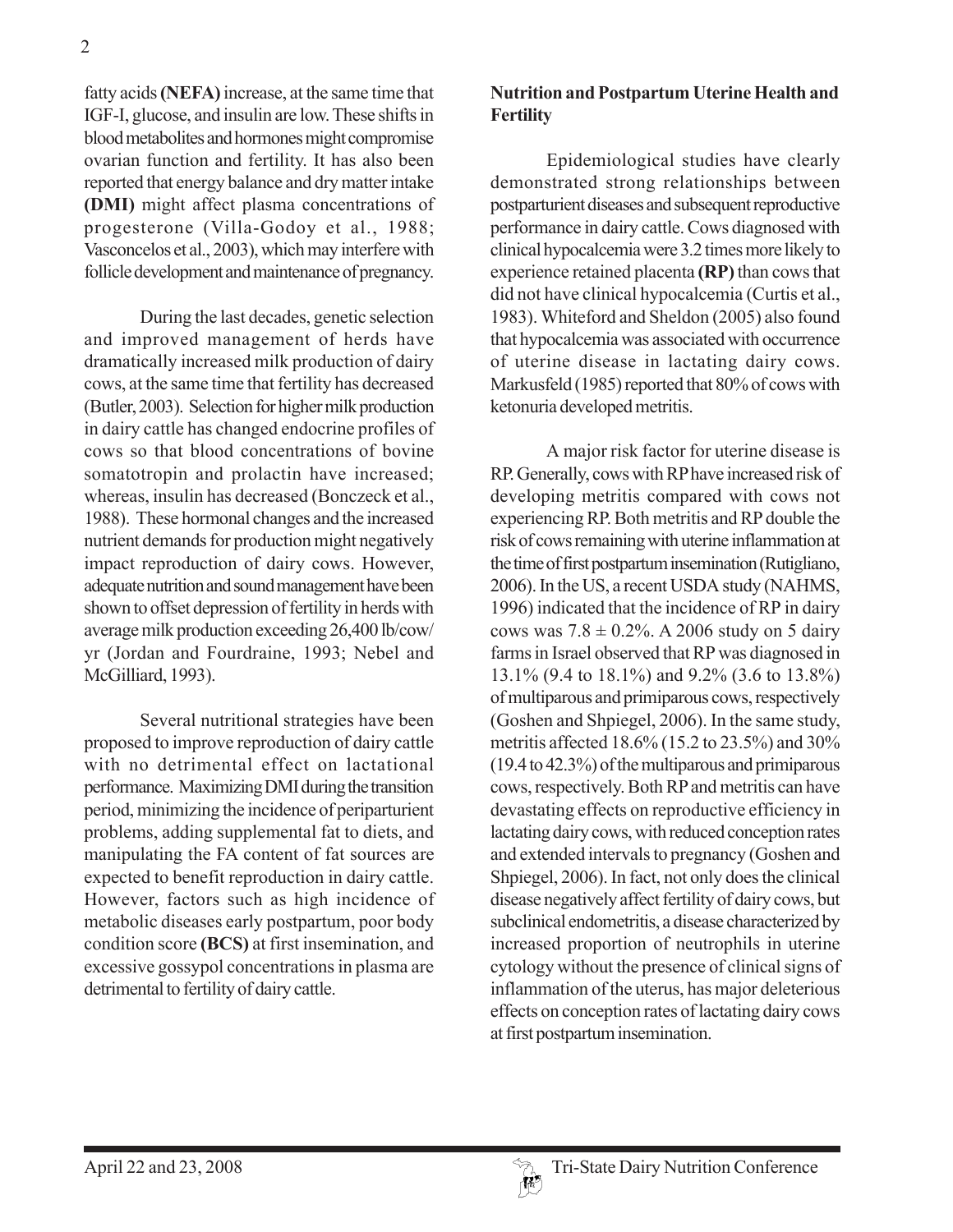A rising story suggests that feed intake and feeding behavior around parturition might mediate some of the increased risk for uterine diseases in dairy cattle (Urton et al., 2005; Hammon et al., 2006; Huzzey et al., 2007). Hammon et al. (2006) observed that cows developing uterine disease postpartum experienced reduced DMI beginning 1 week before calving. Similarly, cows diagnosed with severe metritis after calving were already consuming less DM 2 weeks prior to calving (Huzzey et al., 2007). In the same study, even cows that subsequently developed mild metritis had reduced DMI 1 week before calving compared with cows with healthy uteri. The same group (Urton et al., 2005) observed that cows subsequently developing metritis spent significantly less time eating before and after calving than cows that did not develop metritis. These data indicate that suppressed intake of nutrients or alterations in feeding behavior prior to calving are major risk factors for development of metritis postpartum.

A potential link between nutrient intake and development of uterine diseases may be the immune status of the cow. Kimura et al. (2002) evaluated neutrophil function in 142 periparturient dairy cows from 2 herds by evaluating chemotaxic and killing activity of those cells. The authors observed that 14.1% of the cows developed RP. Neutrophils isolated from blood of cows with RP had reduced ability to migrate to placental tissue and reduced myeloperoxidase activity, a marker for oxidative burst and killing activity of neutrophils. Interestingly, the reduced neutrophil function was observed between 1 and 2 weeks prior to calving, which suggests that the reduced innate immune function may be part of the cause of RP rather than a consequence of the disease. In fact, cows that developed uterine disease, either clinical metritis or subclinical endometritis, experienced reduced DMI and neutrophil function prior to calving (Hammon et al., 2006). These data strongly suggest that inadequate nutrient intake before calving might predispose cows to impaired immune function, and

subsequently, increased risk for uterine diseases that negatively affect reproduction.

Because intake of nutrients seems to influence energy status and immune function of dairy cows, both of which seem to be related to risk of uterine diseases, it is prudent to suggest that nutritional and management strategies that optimize nutrient intake around parturition should improve uterine health and subsequent fertility of dairy cows. Perhaps, of equal or greater importance than the diet composition is the environment to which the preparturient cow is subjected. Inadequate cow comfort, competition for space, and hierarchical status can influence the ability of the cow to consume nutrients; which can consequently predispose her to uterine disease (Urton et al., 2005; Hammon et al., 2006; Huzzey et al., 2007).

# **Resumption of Postpartum Cyclicity**

The onset of lactation creates an enormous drain of nutrients in high producing dairy cows, which in many cases, antagonizes the resumption of ovulatory cycles. During early postpartum, reproduction is deferred in favor of individual survival. Therefore, in the case of the dairy cow, lactation becomes a priority to the detriment of reproductive functions.

During periods of energy restriction, oxidizable fuels consumed in the diet are prioritized toward essential processes such as cell maintenance, circulation, and neural activity (Wade and Jones, 2004). Homeorhetic controls in early lactation assure that body tissue, primarily adipose stores, will be mobilized in support of milk production. Therefore, the early lactation dairy cow that is unable to consume enough energy-yielding nutrients to meet the needs of production and maintenance will sustain high yields of milk and milk components at the expense of body tissues. This poses a problem to reproduction, as delayed ovulation has been linked repeatedly with energy status (Butler, 2003). Energy

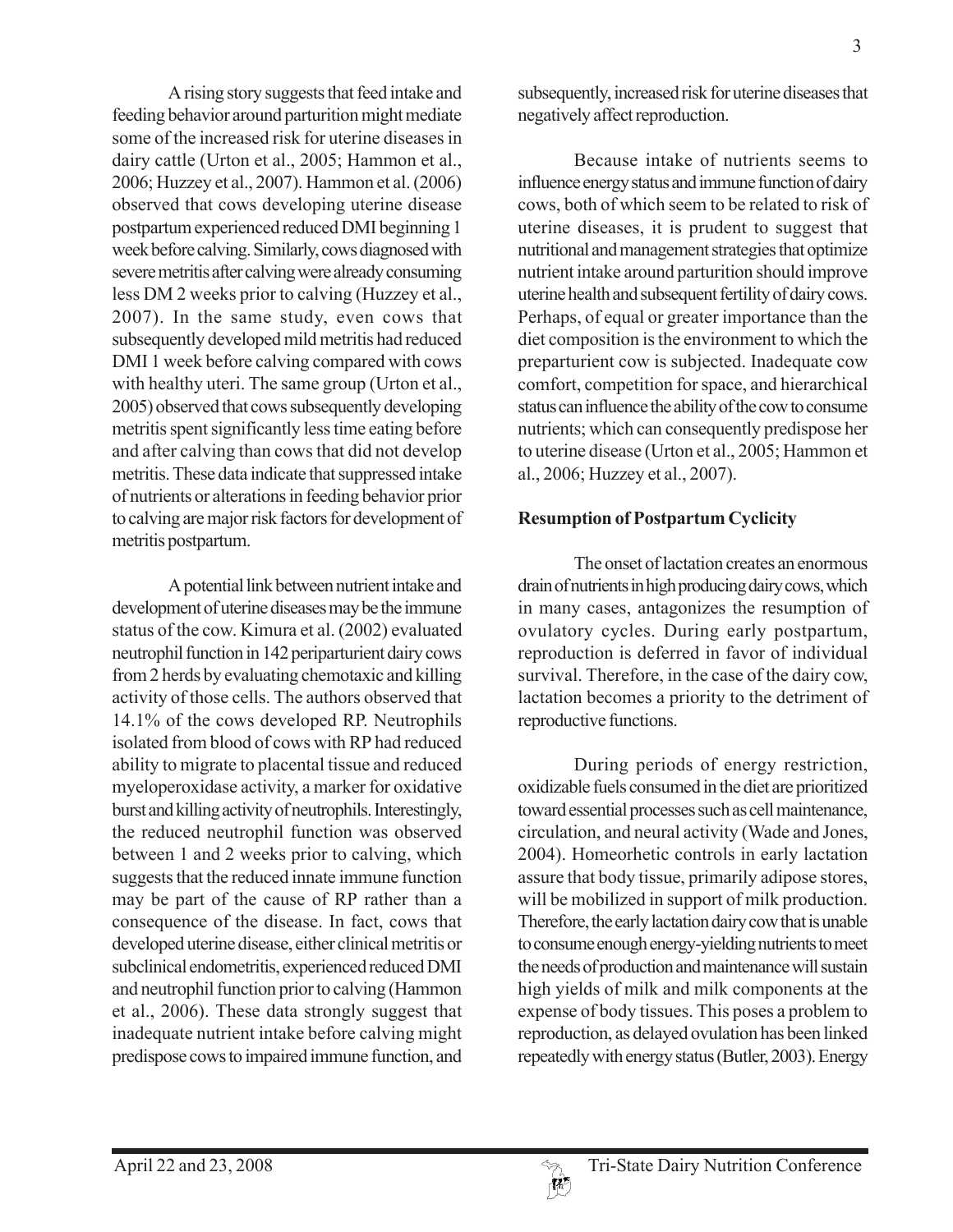deprivation reduces the frequency of pulses of luteinizing hormone **(LH)**, thereby, impairing follicle maturation and ovulation. Furthermore, undernutrition inhibits estrous behavior by reducing responsiveness of the central nervous system to estradiol by reducing the estrogen receptor-á content in the brain (Hileman et al., 1999).

Generally, the first postpartum ovulation in dairy cattle occurs 10 to 14 days after the nadir of NEB (Butler, 2003). Severe weight and BCS losses caused by inadequate feeding or illnesses are associated with anovulation and anestrus in dairy cattle. In fact, cows with low BCS at 65 days postpartum are more likely to be anovular (Santos et al., 2008), which compromises reproductive performance at first postpartum insemination.

Prolonged postpartum anovulation or anestrus extends the period from calving to first AI and reduces fertility during the first postpartum service (Santos et al., 2008). In fact, anovular cows not only have reduced estrous detection and conception rates but also have compromised embryo survival (Santos et al., 2004b). On the other hand, an early return to cyclicity is important in regard to early conception. The timing of the first postpartum ovulation determines and limits the number of estrous cycles occurring prior to the beginning of the insemination period. Typically, in most dairy herds, fewer than 20% of cows should be anovulatory by 60 days postpartum (Santos et al., 2008). Estrous expression, conception rate, and embryo survival improved when cows were cycling prior to an estrous synchronization program for first postpartum insemination (Santos et al., 2004 ab).

Resumption of ovarian activity in high producing dairy cows is determined by energy status of the animal. Therefore, feeding management that minimizes loss of body condition during the early postpartum period and incidence of metabolic disorders during early lactation should increase the number of cows experiencing a first ovulation during the first 4 to 6 weeks postpartum.

#### **Energy and Reproduction**

Energy intake appears to have the greatest impact on energy status of lactating dairy cows. Villa-Godoy et al. (1988) reported that variation in energy balance in postpartum Holstein cows was influenced most strongly by DMI ( $r = 0.73$ ) and less by milk yield  $(r = -0.25)$ . Therefore, differences among cows in the severity of NEB are more related with how much energy they consume than with how much milk they produce. During periods of NEB, blood concentrations of glucose, insulin, and IGF-I are low, as well as the pulse frequency of gonadotrophin releasing hormone **(GnRH)** and LH. Plasma progesterone concentrations are also affected by the energy balance of dairy cows. These metabolites and hormones have been shown to affect folliculogenesis, ovulation, and steroid production *in vitro* and *in vivo*. The exact mechanism by which energy affects secretion of releasing hormones and gonadotropins is not well defined, but it is clear that lower levels of blood glucose, IGF-I, and insulin may mediate this process.

It has been suggested that NEB influences reproduction of dairy cows by impacting the quality and viability of the oocyte of the ovulatory follicle and the corpous luteum **(CL)** resultant of the ovulation of that follicle. Because there is substantial evidence that metabolic factors can influence early follicular development, it is conceivable that changes in metabolism during periods of NEB could influence preantral follicles destined to ovulate weeks later during the breeding period. To test this hypothesis, Kendrick et al. (1999) randomly assigned 20 dairy cows to 1 of 2 treatments formulated so that cows consumed DM either at 3.6% (high energy) or 3.2% (low energy) of their body weight. Follicles were transvaginally aspirated twice weekly and oocytes were graded based upon cumulus density and ooplasm homogeneity. Cows in better energy balance (high energy) had greater intrafollicular IGF-I and plasma progesterone levels and tended to produce more oocytes graded as good. Therefore, NEB not only delays resumption of ovulatory cycles,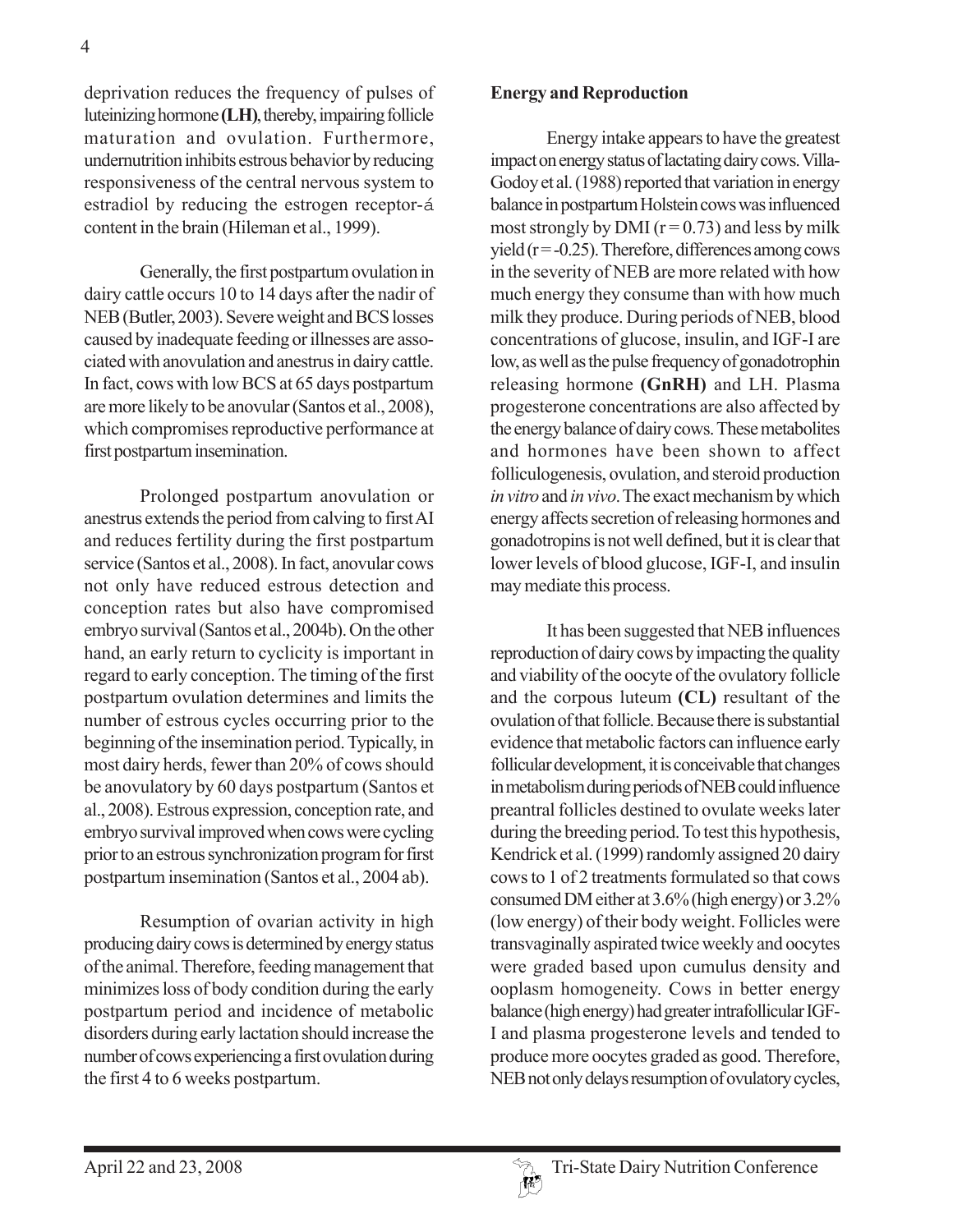but it might also influence the quality of occytes once cows are inseminated.

# **Nutritional Manipulation to Increase Energy Intake**

Nutritional efforts to minimize the extent and duration of NEB may improve reproductive performance. The first and most important factor that affects energy intake in dairy cows is feed availability (Grant and Albright, 1995). Therefore, dairy cows should have continual access to a high quality, palatable diet to assure maximum DMI. However, DMI is limited during late gestation and early lactation, which can compromise total energy intake and reproductive performance. Several nutritional management strategies have been proposed to increase energy intake during early lactation. Feeding high quality forages, increasing the concentrate:forage ratio, or adding supplemental fat to diets are some of the most common ways to improve energy intake in cows.

A number of studies have demonstrated the importance of insulin as a signal mediating the effects of acute changes in nutrient intake on reproductive parameters in dairy cattle. In early postpartum dairy cattle under NEB, reduced expression of hepatic growth hormone receptor 1A **(GHR-1A)** is thought to be responsible for the lower concentrations of IGF-I in plasma of cows (Radcliff et al., 2003). Because IGF-I is an important hormonal signal that influences reproductive events, such as stimulation of cell mitogenesis, hormonal production, and embryo development, among other functions, increasing concentrations of IGF-I early postpartum is important for early resumption of cyclicity and establishment of pregnancy. It is interesting to note that insulin mediates the expression of GHR-1A in dairy cows (Butler et al., 2003; Rhoads et al., 2004), which results in increased concentrations of IGF-I in plasma. Because IGF-I and insulin are important for reproduction in cattle, feeding diets that promote greater insulin concentrations should benefit fertility. Gong et al. (2002) fed cows of lowand high-genetic merit isocaloric diets that differed in the ability to induce high or low insulin concentrations in plasma. The diets that induced high insulin reduced the interval to first postpartum ovulation and increased the proportion of cows ovulating in the first 50 days postpartum.

## **Fat, Fatty Acids, and Reproduction**

Studies evaluating the effects of supplemental fat on reproductive performance of beef cattle are limited. To our knowledge, no controlled trials have been conducted with an adequate number of animals to evaluate the potential for fat supplementation to impact establishment and maintenance of pregnancy of beef cows. De Fries et al. (1998) observed a tendency ( $P = 0.09$ ) for increased pregnancy in Brahman cows fed 5.2% fat compared with cows fed 3.7% fat in the diet; however, the number of cows used in this study was limited to only 20/treatment.

Feeding fat to dairy cattle usually improved the risk for pregnancy, although responses have not been consistent. When fat feeding improved production and increased body weight loss, primiparous cows experienced reduced pregnancy risk at first AI (Sklan et al., 1994), although pregnancy to AI was extremely high in the unsupplemented cows. However, Ferguson et al. (1990) observed a 2.2 fold increased risk of pregnancy at first AI and all AI in lactating cows fed 1.1 lb/day of fat, which tended ( $P = 0.08$ ) to enhance the proportion of pregnant cows at the end of the study (93 vs. 86.2%).

In grazing cows, supplementation with 0.8 lb of FA improved the risk of pregnancy after the first postpartum AI, although a similar proportion of cows were pregnant at the end of the study (McNamara et al., 2003). Feeding calcium salts of long chain fatty acids **(Ca-LCFA)** of palm oil improved pregnancy of dairy cows (Schneider et

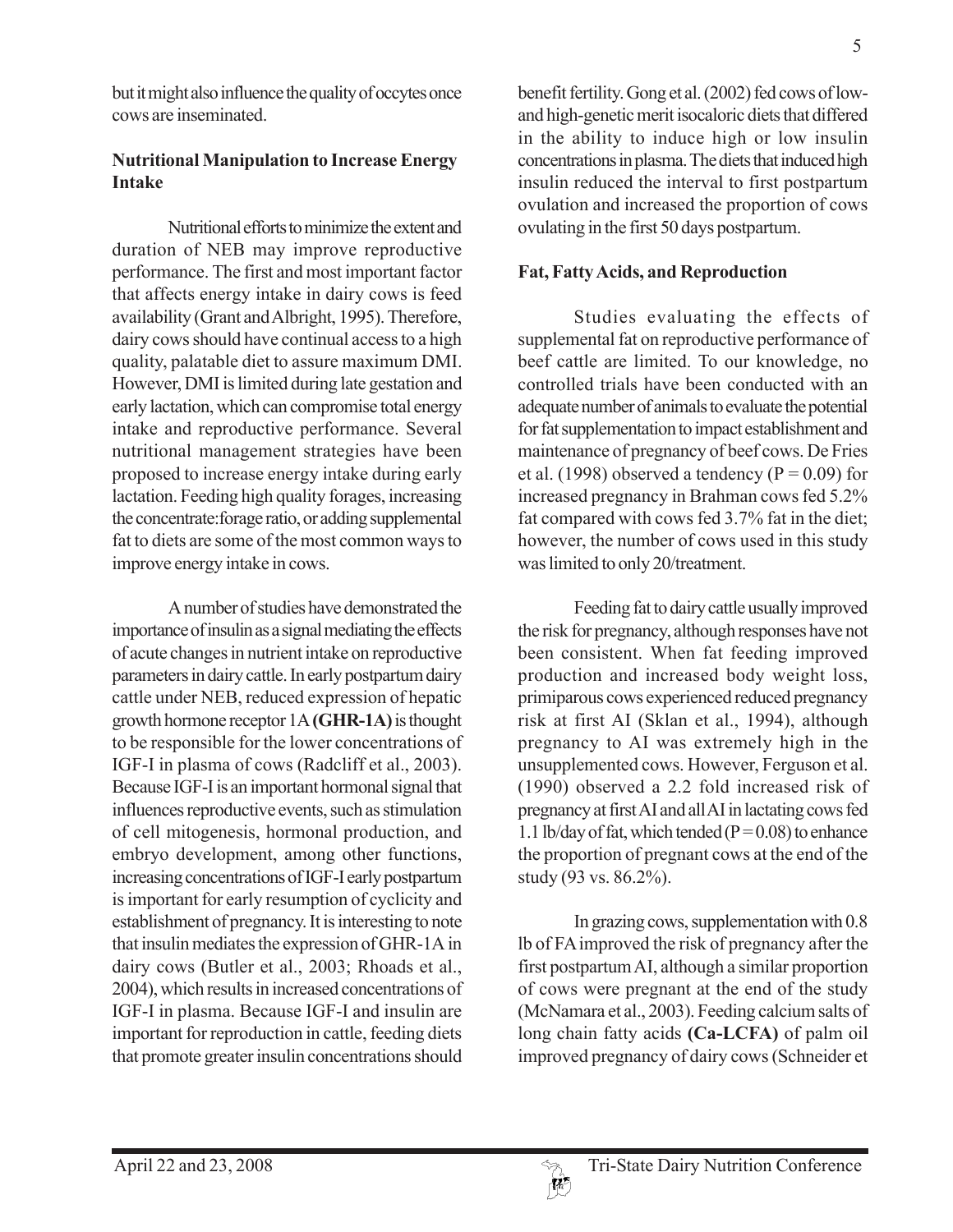al., 1988), although the authors did not report statistical significance. On the other hand, others did not observe improvements in fertility of dairy cows supplemented with Ca-LCFA (Sklan et al., 1991; Scott et al., 1995) or oilseeds (Schingoethe and Casper, 1991), which might be attributed to increased milk yield and body weight losses (Sklan et al., 1991; Sklan et al., 1994).

Because the benefits of feeding fat may originate from specific FA (Staples et al.,1998; Staples and Thatcher, 2005), others have evaluated whether feeding FA differing in the degree of saturation might influence fertility of cows. The essential FA of the n-6 and n-3 families are available in much smaller supply to ruminants than nonruminants because of microbial biohydrogenation of FA in the rumen (Juchem, 2007), suggesting that their supplementation may benefit reproduction (Staples and Thatcher, 2005).

Three recent studies explored the role of n-6 and n-3 FA supplementation to lactating dairy cows on risk of pregnancy after the first postpartum AI (Ambrose et al., 2006; Petit and Twagiramungu, 2006; Fuentes et al., 2008). When cows were fed 1.65 lb of fat from flaxseed, a source rich in C18:3 n-3, or sunflower seed, a source rich in C18:2 n-6, pregnancy tended ( $P = 0.07$ ) to be greater for cows fed n-3 FA. However, a similar response was not observed by others when cows were fed flaxseed as the source of n-3 FA (Petit and Twagiramungu, 2006; Fuentes et al., 2008). Similarly, feeding n-3 FA from fish oil as Ca-LCFA did not improve risk of pregnancy in high producing, lactating dairy cows when compared with a source rich in saturated FA (Juchem, 2007) or with Ca-LCFA of palm oil (Silvestre, 2008).

Juchem (2007) evaluated the effect of feeding cows pre- and postpartum Ca-LCFA of either mostly saturated and monounsaturated FA or a blend of C18:2 n-6 and trans-octadecenoic FA. He observed that cows fed unsaturated FA

had 1.5 times greater risk of pregnancy either at 27 or 41 days after AI compared with cows fed mostly saturated FA. Improvements in pregnancy risk when cows were fed C18:2 n-6 and trans-octadecenoic FA were supported by improved fertilization and embryo quality in non-superovulated lactating dairy cows (Cerri et al., 2004).

Because n-3 FA can suppress uterine secretion of PGF<sub>2 $\alpha$ </sub> (Mattos et al., 2002, 2003, 2004), it is thought that they have the potential to improve embryonic survival in cattle (Mattos et al., 2000). In 3 of 5 experiments, feeding n-3 FA either as flaxseed rich in C18:3 n-3 (Ambrose et al., 2003; Petit and Twagiramungu, 2006) or fish oil rich in eicosapentanoic acid **(EPA)** and docosahexanoic acid **(DHA)** (Silvestre et al., 2008) reduced pregnancy losses in lactating dairy cows after the first postpartum AI. On the other hand, when n-6 FA were fed as Ca-LCFA, pregnancy losses were similar to those observed for cows fed Ca-LCFA of palm oil (Juchem, 2007; Silvestre et al., 2008).

Collectively, these data suggest that feeding fat to dairy cows generally improves fertility and responses are observed when the energy density of the ration increased with fat feeding. Also, these data suggest that fertility responses to fat feeding is altered according to the type of FA supplemented in the diet. Feeding n-3 FA from oilseeds has improved pregnancy risk in some, but not all studies; however feeding n-3 FA as Ca-LCFA containing fish oils does not seem to influence risk of pregnancy. On the other hand, feeding Ca-LCFA rich in n-6 and trans-octadecenoic FA improved pregnancy in lactating dairy cows. Although feeding n-3 FA has not consistently improved pregnancy risk, it has reduced pregnancy losses in dairy cows.

## **Source of Se and Reproduction**

During the immediate postpartum period, the cow's immune system is challenged severely (Goff, 2006), and the innate and humoral defense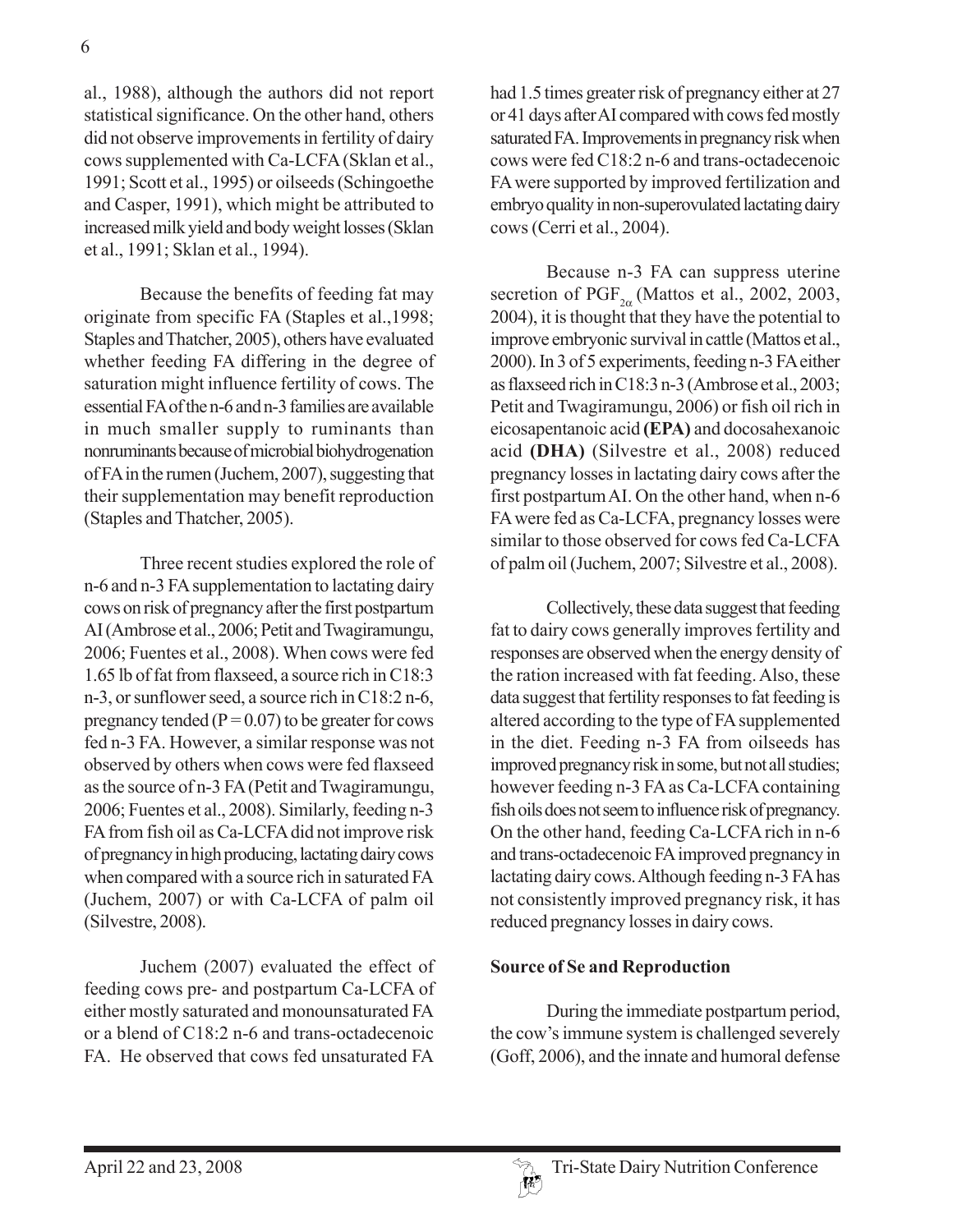systems are reduced. The incidence of diseases and disorders can be high during this time period and have a negative impact on reproductive performance. For example, the *risk* of pregnancy (odds ratio) was reduced if cows had RP or lost one BCS unit (Goshen and Shpigel, 2006; Santos et al., 2008). Reduction in adaptive and innate immunity at parturition increases the risk of health disorders such as RP, metritis, and mastitis.

Selenium has long been associated with immunity. Cattle supplemented with Se-yeast had an 18% increase of Se in plasma in comparison to sodium selenite in some studies (Weiss, 2003). Some regions of the US are deficient in Se, particularly the southeast, whereas other states, such as California, are mostly adequate in Se.

We have conducted an experiment to evaluate a supplemental source of organic selenium on reproductive and immune responses by dairy cows in FL and CA (Silvestre et al., 2006ab; Rutigliano, 2006). Objectives were to evaluate effects of organic Se on health and reproductive performance of dairy cows. Cows were assigned prepartum at approximately 25 days prior to expected day of calving to 1 of 2 sources of Se, organic Se (Se-yeast [**SY**; Sel-Plex®, Alltech, Nicholasville, KY) or inorganic sodium Se (sodium selenite, **SS**) fed at 0.3 ppm (DM basis) until 80 days posptartum. At both sites, cows followed the same study protocol and health was monitored daily throughout the study. Rectal temperature was recorded each morning for 10 days postpartum. In FL, vaginoscopic evaluation of the reproductive tract was performed at 5 and 10 days postpartum. Cows were evaluated for incidence of RP, metritis, puerperal metritis, subclinical endometritis by uterine cytology, ketosis, displacement of abomasum, and mastitis. Cows had their ovulation synchronized for first postpartum AI.

Plasma Se concentrations increased with days postpartum, but source of Se did not influence Se concentrations in cows in CA. However, in FL, feeding SY improved plasma Se concentrations  $(0.087 \text{ vs } 0.069 \pm .004 \text{ i} \text{g/ml}; P < 0.01)$ . Incidence of postpartum diseases did not differ between treatments in both sites, but cows fed SY had smaller incidence of purulent vaginal discharge than those fed SS in FL. Diet altered frequency of multiparous cows detected with > 1 event of fever (rectal temperature > 39.5ºC (103ºF); SY, 13.3 % [25/ 188] vs SS, 25.5 % [46/181]; P < 0.05), but the SY effect was not observed in primiparous cows, which had a much higher frequency of fever (40.5%). Vaginoscopy discharge scores at 5 and 10 days postpartum were better for the SY group, namely 47.1 (217/460) vs 35.0% (153/437) clear, 43.4 [200/460] vs 47.8% [209/437]) mucopurulent, and 9.3 (43/460) vs 17.1% (75/437) purulent for SY and SS groups, respectively ( $P <$ 0.05). Feeding organic Se (SY) improved uterine health and second service PR during summer.

Diet failed to alter first service pregnancy rates in CA and FL, and second service pregnancy rate in CA. However, second service pregnancy rate in FL was greater for cows fed SY than SS [SY, 17% (34/199) vs SS, 11.3% (24/211); P < 0.05]. The benefit of SY on second service pregnancy rate is intriguing. We hypothesize that cows of the SY group were better able to reestablish an embryo-trophic environment at second service following either early or late embryonic losses.

Measures of innate and humoral immune responses were unaltered by source of Se in CA, but cows fed SY in FL had improved neutrophil function and serum titers against ovalbumin. Our findings indicated that feeding SY improved measures of humoral and cellular immunity, uterine health, and second service pregnancy rate in cows in FL, which is known as a Se deficient state. However in CA, source of Se had no impact on health, measures of immune response, or reproductive performance.

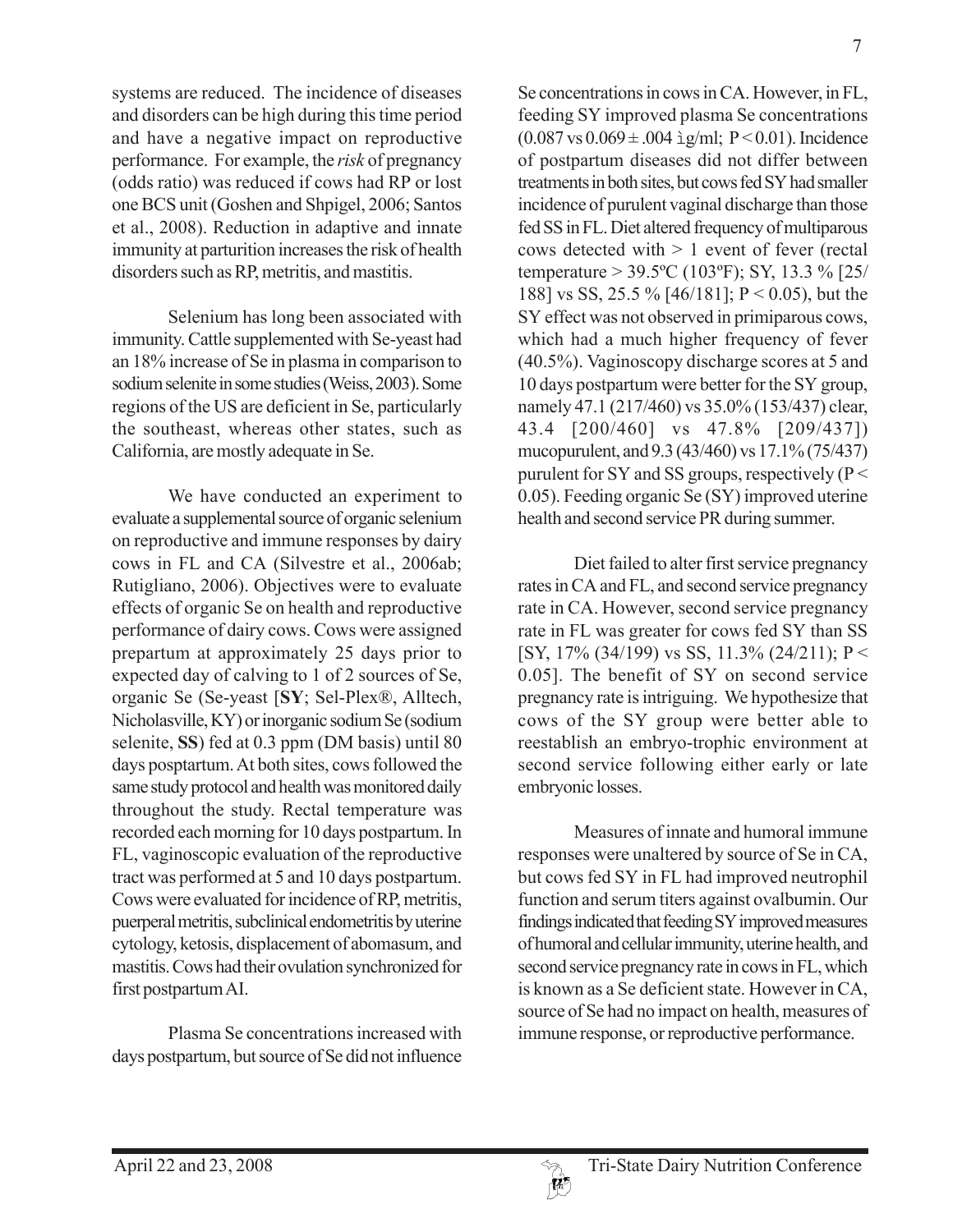### **Gossypol and Reproduction**

Gossypol was first discovered by Chinese scientists after noticing that no children were born for more than a decade in a village where people cooked food with cottonseed oil. Since then, innumerous reports in the literature have confirmed the anti-fertility effect of gossypol in mammals. Gossypol disrupts cell membrane metabolism, affects glycolysis, influences mitochondrial and energy metabolism in the cell, and increases fragility of cell membranes, such as in red blood cells. In fact, erythrocyte fragility has been one of the indicators of potential gossypol toxicosis.

Risco et al. (1992) were one of the first to show that gossypol can be toxic and even kill growing cattle. They fed rations with 200, 400 or 800 mg/kg of free gossypol (**FG**) to bull calves for 120 days. The diets with 400 and 800 mg/kg of FG were considered to be toxic and could potentially cause the death of growing ruminants. Baby calves have little ability to detoxify gossypol; therefore, toxicity can be easily induced by feeding cotton products.

The negative effects of gossypol on fertility of ruminants are clear in males. Studies at University of Florida and Kansas State University have shown that as little as 8 g/day of FG fed to young bulls reduced sperm quality and sexual activity (Velasquez-Pereira et al., 1998; Chenoweth et al., 2000). However, the female ruminant seems to be relatively insensitive to the anti-fertility effect of gossypol because of rumen detoxification; but *in vitro* data indicate some inhibition of embryonic development and ovarian steroidogenesis (Randel et al., 1992).

More recently, a series of experiments by our group demonstrated that consumption of FG up to 40 mg/kg (18.2 mg/lb) of body weight did not influence follicle and luteal development in dairy heifers, but feeding a diet with FG at 40 mg of FG/ mg/kg of body weight reduced embryo quality and development *in vivo* and *in vitro* (Coscioni et al., 2003ab; Villasenor et al., 2008). These effects likely explain the reduced risk of pregnancy in dairy cows with high plasma gossypol concentrations (Santos et al., 2003), and compromised embryo survival after transfer (Galvao et al., 2006). Therefore, it is prudent to feed lactating dairy cows amounts of cottonseed that result in low plasma gossypol concentrations.

#### **Implications**

Inadequate intake of nutrients and inadequate body reserves during early lactation are the major factors affecting reproductive performance of dairy cows. Improving energy balance by increasing energy intake through additional non-fiber carbohydrates or supplemental fat in the diet reduces days to first ovulation and improves conception postpartum. Strong evidence suggests that management of cows during the prepartum period affects uterine health. Inadequate intake of nutrients prepartum and altered feeding behavior increases the risk of metritis in dairy cows.

Supplementation with unsaturated FA of the n-3 and n-6 families usually improves fertility, as long as it does not interfere with rumen microbial metabolism. It is critical that improved methods to protect these unsaturated FA are required if precise calculations of the supply of unsaturated lipids are to be utilized in dairy cattle ration formulation to improve fertility.

Source of Se might influence health and reproduction of dairy cows, but response seems to be dependent upon the background Se concentrations in dietary ingredients. Lastly, although lactating dairy cows can consume substantial amounts of gossypol with no detrimental effects on health and lactation, when plasma gossypol concentrations exceed 5 mg/ml, embryo development and establishment and maintenance of pregnancy are compromised.

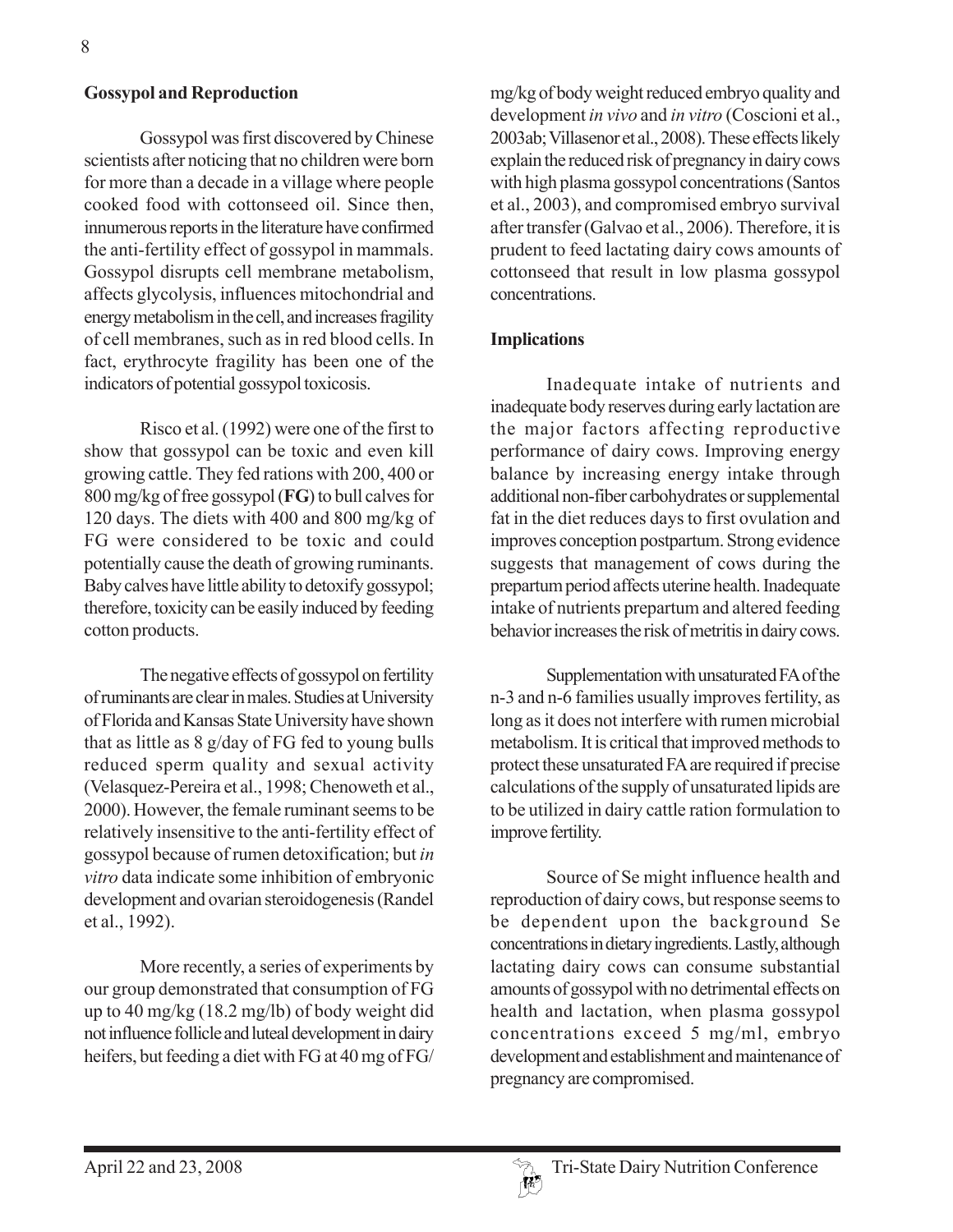# **References**

Ambrose, D.K., J.P. Kastelic, R. Corbett, P.A. Pitney, H.V. Petit, J.A. Small, and P. Zalkovic. 2006. Lower pregnancy losses in lactating dairy cows fed a diet enriched in α-linolenic acid. J. Dairy Sci. 89:3066-3074.

Bonczeck, R.R., C.W. Young, J.E. Wheaton, and K.P. Miller. 1988. Responses of somatotropin, insulin, prolactin, and thyroxine to selection for milk yield in Holsteins. J. Dairy Sci. 71:2470-2478.

Butler, W.R. 2003 Energy balance relationships with follicular development, ovulation and fertility in postpartum dairy cows. Livest. Prod. Sci. 83: 211- 218.

Butler, S.T., A.L. Marr, S.H. Pelton, R.P. Radcliff, M.C. Butler, and W.R. Butler. 2003. Insulin restores GH responsiveness during lactation-induced negative energy balance in dairy cattle: Effects on expression of IGF-I and GH receptor 1A. J. Endocrinol. 176:205-217.

Cerri, R.L.A., R.G.S. Bruno, R.C. Chebel, K.N. Galvão, H. Rutgliano, S.O. Juchem, W.W. Thatcher, D. Luchini, and J.E.P. Santos. 2004. Effect of fat sources differing in fatty acid profile on fertilization rate and embryo quality in lactating dairy cows. J. Dairy Sci. 87(Suppl. 1):297. (Abstr.).

Chenoweth, P.J., C.C. Chase, Jr., C.A. Risco, and R.E. Larsen. 2000. Characterization of gossypolinduced sperm abnormalities in bulls. Theriogenology 53:1193-1203.

Coscioni, A.C., M. Villaseòor, K.N. Galvão, R. Chebel, J.E.P. Santos, J.H. Kirk, B. Puschner, and L.M.C. Pegoraro. 2003a. Effect of gossypol intake on plasma and uterine gossypol concentrations and on embryo quality and development in superovulated Holstein dairy heifers. J. Dairy Sci. 86 (Suppl. 1):240. (Abstr.)

Coscioni, A.C., M. Villaseòor, K.N. Galvão, J.E.P. Santos, B. Puschner, and L.M.C. Pegoraro. 2003b. Effect of gossypol intake and plasma gossypol concentrations on follicle development and luteal function in dairy heifers. J. Dairy Sci. 86 (Suppl. 1):240. (Abstr.)

Curtis, C.R., H.N. Erb, C.J. Sniffen, R.D. Smith, P.A. Powers, M.C. Smith, M.W. White, R.B. Hillman, and E.J. Pearson. 1983. Association of parturient hypocalcemia with eight periparturient disorders in Holstein cows. J. Am. Vet. Med. Assoc. 183:559-561.

De Fries, C.A., D.A. Neuendorff, and R.D. Randel. 1998. Fat supplementation influences postpartum reproductive performance in Brahman cows. J. Anim. Sci. 76:864-870.

Ferguson, J.D., D. Sklan, W.V. Chalupa, and D.S. Kronfeld. 1990. Effects of hard fats on in vitro and in vivo rumen fermentation, milk production, and reproduction in dairy cows. J. Dairy Sci. 73:2864- 2879.

Fuentes, M.C., S.S. Calsamiglia, C. Sánchez, A. González, J. Newbold, J E.P. Santos, L.M. Rodríguez-Alcalá, and J. Fontecha. 2008. Effect of extruded linseed on productive and reproductive performance of lactating dairy cows. Livest. Sci. 113:144-154.

Galvão, K.N., J.E.P. Santos, A.C. Coscioni, S.O. Juchem, R.C. Chebel, W.M. Sischo, and M. Viallaseñor. 2006. Embryo survival from gossypolfed heifers after transfer to lactating cows treated with human chorionic gonadotropin. J. Dairy Sci. 89: 2056-2064.

Goff, J.P. 2006. Transition cow nutrition: Effects on immune function and postpartum health. In Proc. 1<sup>st</sup> Annual Meeting and Conv., Dairy Cattle Reproduction Council, Denver, CO, pg. 1-8.

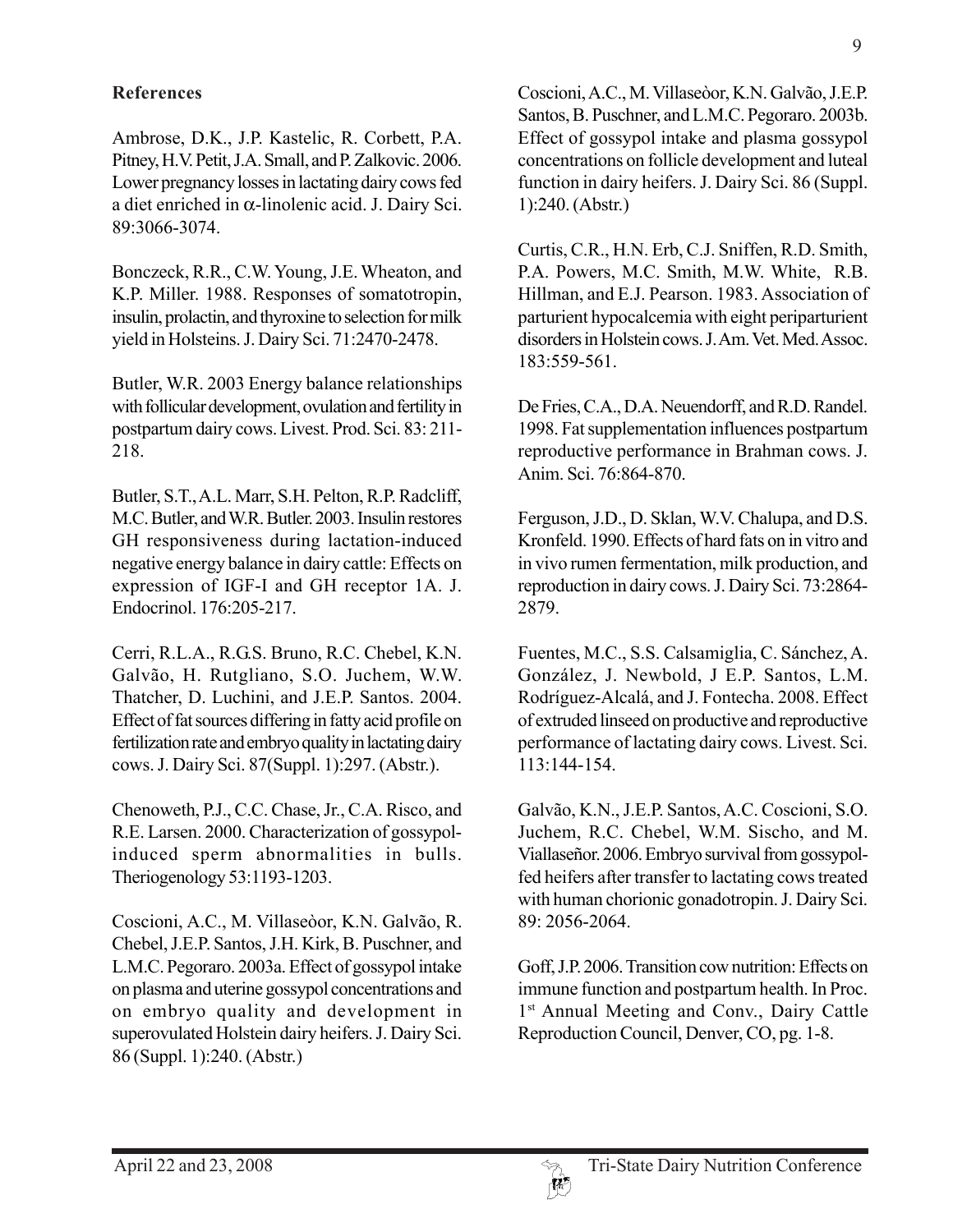Gong, J.G., W.J. Lee, P.C. Garnsworthy, and R. Webb. 2002. Effect of dietary-induced increases in circulating insulin concentrations during the early postpartum period on reproductive function in dairy cows. Reproduction 123: 419-427.

Goshen, T., and N.Y. Shpigel. 2006. Evaluation of intrauterine antibiotic treatment of clinical metritis and retained fetal membranes in dairy cows. Theriogenology 66: 2210-2218.

Grant, R.J., and J.L. Albright. 1995. Feeding behavior and management factors during the transition period in dairy cattle. J. Anim. Sci. 73:2791-2803.

Hammon, D.S., I.M. Evjen, T.R. Dhiman, J.P. Goff, and J.L. Walters. 2006. Neutrophil function and energy status in Holstein cows with uterine health disorders. Vet. Immun. Immunop. 113: 21-29.

Hileman S.M., L.S. Lubbers, H.T. Jansen, and M.N. Lehman. 1999. Changes in hypothalamic estrogen receptor-containing cell numbers in response to feed restriction in the female lamb. Neuroendocrinology 69:430-437.

Huzzey, J.M., D.M. Veira, D.M. Weary, and M.A. von Keyserlingk. 2007. Prepartum behavior and dry matter intake identify dairy cows at risk for metritis. J. Dairy Sci. 90: 3220-3233.

Jordan, E.R., and R.H. Fourdraine. 1993. Characterization of the management practices of the top milk producing herds in the country. J. Dairy Sci. 76:3247-3256.

Juchem, S.O. 2007. Lipid digestion and metabolism in dairy cows: Effects on production, reproduction and health. PhD Thesis, University of California, Davis.

Kendrick, K.W., T.L. Bailey, A.S. Garst, A.W. Pryor, A. Ahmadzadeh, R.M. Akers, W.E. Eyestone, R.E. Pearson, and F.C. Gwazdauskas. 1999. Effects of energy balance on hormones, ovarian activity, and recovered oocytes in lactating Holstein cows using transvaginal follicular aspiration. J. Dairy Sci. 82:1731-1740.

Kimura, K, J.P. Goff, M.E. Kehrli, Jr., and T.A. Reinhardt. 2002. Decreased neutrophil function as a cause of retained placenta in dairy cattle. J. Dairy Sci. 85: 544-550.

Markusfeld, O. 1985. Relationship between overfeeding, metritis and ketosis in high yielding dairy cows. Vet. Rec. 116:489-491.

Mattos, R., A. Guzeloglu, L. Badinga, C.R. Staples, and W.W. Thatcher. 2003. Polyunsaturated fatty acids and bovine interferon-t modify phorbol esterinduced secretion of prostaglandin $F_{2\alpha}$  and expression of prostaglandin endoperoxide synthase-2 and phospholipase-A2 in bovine endometrial cells. Biol. Reprod. 69:780-787.

Mattos, R., C.R. Staples, A. Arteche, M.C. Wiltbank, F.J. Diaz, T.C. Jenkins, and W.W. Thatcher. 2004. The effects of feeding fish oil on uterine secretion of PGF<sub>2 $\alpha$ </sub>, milk composition, and metabolic status of periparturient Holstein cows. J. Dairy Sci. 87:921-932.

Mattos, R., C.R. Staples, and W.W. Thatcher. 2000. Effects of dietary fatty acids on reproduction in ruminants. Rev. Reprod. 5:38–45.

Mattos, R., C.R. Staples, J. Williams, A. Amorocho, M.A. McGuire, and W.W. Thatcher. 2002. Uterine, ovarian, and production responses of lactating dairy cows to increasing dietary concentrations of menhaden fish meal. J. Dairy Sci. 85:755-764.

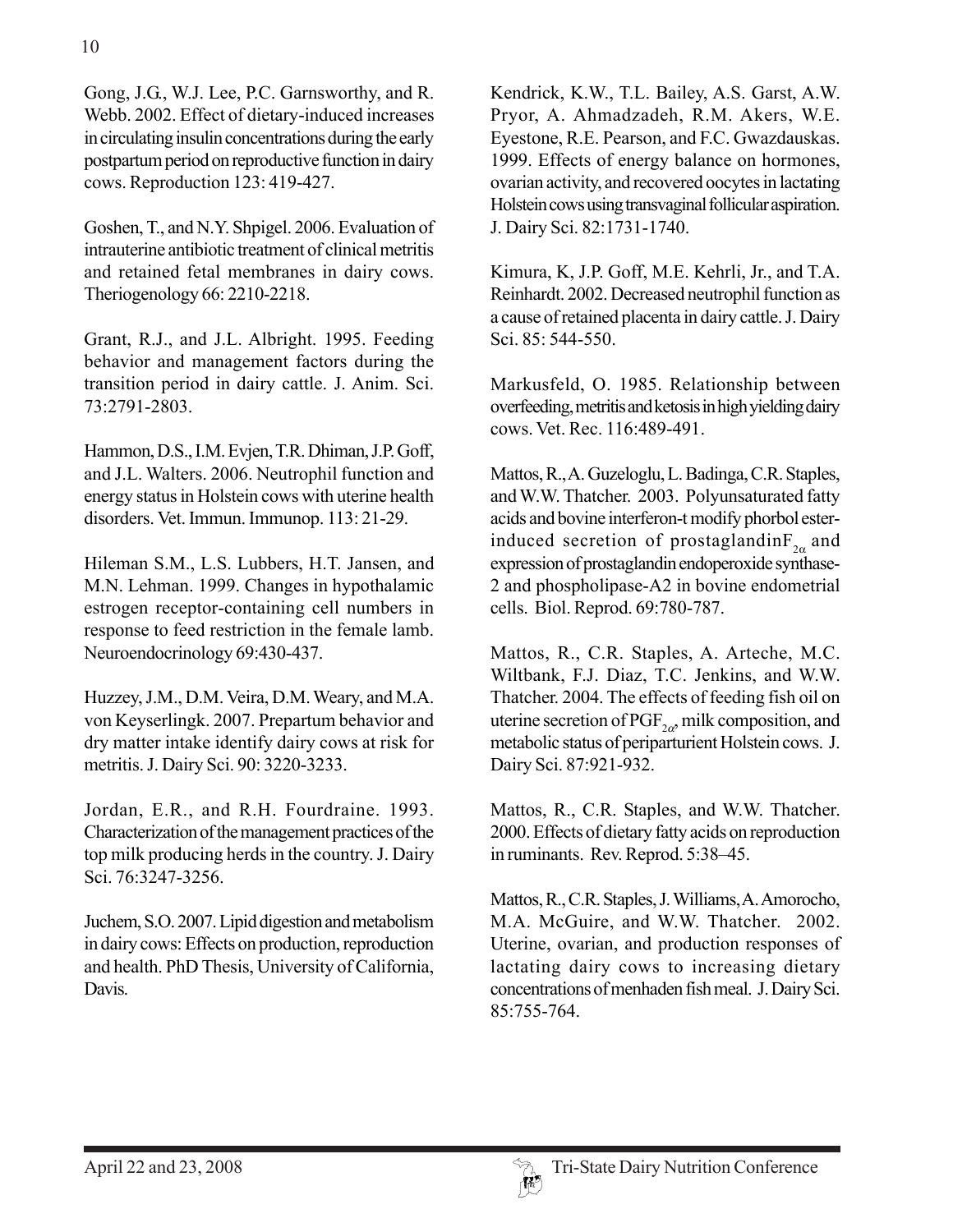McNamara, S., T. Butler, D.P. Ryan, J.F. Mee, P. Dillon, F.P. O'Mara, S.T. Butler, D. Anglese, M. Rath, and J.J. Murphy. 2003. Effect of offering rumen-protected fat supplements on fertility and performance in spring-calving Holstein–Friesian cows. Anim. Reprod. Sci. 79:45-56.

NAHMS. 1996. Dairy 1996 Part III: Reference of 1996 dairy health and health management. Online. Available: http://nahms.aphis.usda.gov/dairy/ dairy96/DR96Pt3.pdf.

Nebel, R.L., and M.L. McGilliard. 1993. Interactions of high milk yield and reproductive performance in dairy cows. J. Dairy Sci. 76:3257- 3268.

Petit, H.V., and H. Twagiramungu. 2006. Conception rate and reproductive function of dairy cows fed different fat sources. Theriogenology 66:1316-1324.

Radcliff, R.P., B.L. McCormack, B.A. Crooker, and M.C. Lucy. 2003. Plasma hormones and expression of growth hormone receptor and insulinlike growth factor-I mRNA in hepatic tissue of periparturient dairy cows. J. Dairy Sci. 86: 920- 3926.

Randel R.D., C.C. Chase, Jr., and S.J. Wyse. 1992. Effects of gossypol and cottonseed products on reproduction of mammals. J. Anim. Sci. 70:1628- 1638.

Rhoads, R.P., J.W. Kim, B.J. Leury, L.H. Baumgard, N. Segoale, S.J. Frank, D.E. Bauman, and Y.R. Boisclair. 2004. Insulin increases the abundance of the growth hormone receptor in liver and adipose tissue of periparturient dairy cows. J. Nutr. 134:1020-1027.

Risco, C.A., C.A. Holmberg, and A. Kutches. 1992. Effect of graded concentrations of gossypol on calf performance: Toxicological and pathological considerations. J. Dairy Sci. 75:2787-2798.

Rutigliano, H. 2006. Effects of source of supplemental Se and method of presynchronization on health, immune responses, reproductive efficiency, uterine health, and lactation performance of high producing dairy cows. Master of Science Thesis, University of California, Davis.

Santos, J.E.P., S.O. Juchem, R.L.A. Cerri, K.N. Galvão, R.C. Chebel, W.W. Thatcher, C. Dei, and C. Bilby. 2004a. Effect of bST and reproductive management on reproductive and lactational performance of Holstein dairy cows. J. Dairy Sci. 87: 68-881.

Santos, J.E.P., H.M. Rutigliano, and M.F. Sá Filho. 2008. Risk factors for resumption of postpartum estrous cycles and embryonic survival in lactating dairy cows. Anim. Reprod. Sci. In Press, Accepted Manuscript.

Santos, J.E.P., W.W. Thatcher, R.C. Chebel, R.L.A. Cerri, and K.N. Galvão. 2004b. The effect of embryonic death rates in cattle on the efficacy of estrous synchronization programs. Anim. Reprod. Sci. 82-83C:513-535.

Santos, J.E.P., M. Villaseòor, E.J. DePeters, P.H. Robinson, and C.H. Holmberg. 2003. Type of cottonseed and gossypol in diets of lactating dairy cows: Plasma gossypol, reproduction, and health. J. Dairy Sci. 86:892-905.

Schingoethe, D.J., and D.P. Casper. 1991. Total lactational response to added fat during early lactation. J. Dairy Sci. 74:2617-2622.

Scott, T.A., R.D. Shaver, L. Zepeda, B. Yandell, and T.R. Smith. 1995. Effects of rumen-inert fat on lactation, reproduction, and health of high producing Holstein herds. J. Dairy Sci. 78:2435-2451.

Schneider, P., D. Sklan, W. Chalupa, and D.S. Kronfeld. 1988. Feeding calcium salts of fatty acids to lactating cows. J. Dairy Sci. 71:2143-2150.